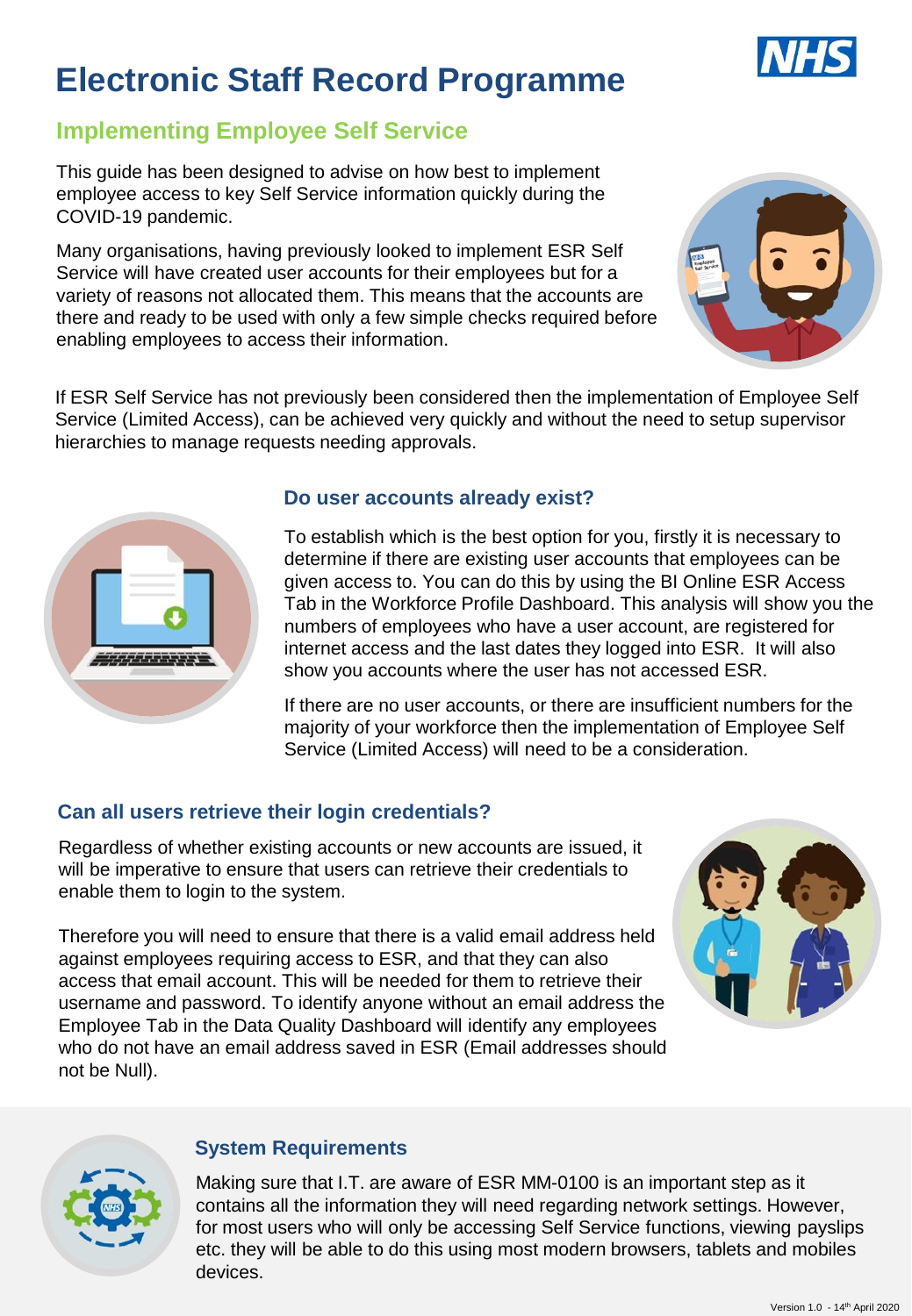### **Alternative options for greater benefits**

Employee Self Service can be used rather than the Limited Access version. This requires a supervisor hierarchy to be in place together with the allocation of Manager or Supervisor Self Service to action requests from employees.

Employee Self Service gives a richer experience and allows for more meaningful interaction between employees and supervisors; for example recording appraisal and review meetings, applying for leave and recording compliance. The introduction of Manager or Supervisor Self Service also brings with it the ability to record sickness on behalf of the employees they manage, the ability to perform both personal and assignment based changes, as well as a dedicated suite of Business Intelligence reports.





Removing the smartcard requirement for Employee Self Service is also an option. If you have not already done this please raise a Service Request outlining which responsibilities you require unlocking. Please note this can only include Employee/Employee Limited Access Self Service and Learning Administration responsibilities.

# **Implementation Steps**



### **Step 1: Setting up Access**

Allocate the Employee or Employee Self Service (Limited Access) User Responsibility Profiles (URPs) as required. If there are significant numbers then this can be performed via Mass Upload as follows:

- Raise a Service Request with the ESR Central Team to inform them that you wish to perform a Mass Upload for URPs.
- The Central Team will respond with the correct template.
- Use a BI Staff in Post report to obtain the relevant details for the template.
- The URP chosen will be the same for every entry, as will the date the URP should be applied from.

It may be advisable to make the date the URP is to be applied from the day before your Go Live date. This will ensure there are absolutely no delays if curious staff start logging in early in the morning.

### **Step 2: Create and Administer the Employee Dashboard**

The ESR Portal has been designed to offer employees direct access to the most used and critical information as soon as they log in. Its flexible design means that the ESR Portal is intuitive and user friendly, offering organisations the opportunity to promote access to areas of functionality which are important to them. A series of configurable portlets are available and organisations can customise the dashboard to include these or not as they wish, including Absence Management, Compliance, e-Learning, Equality and Diversity Local Links, Twitter and others. In

addition to the portlets, there is the ability to create and publish announcements, so that staff can see key organisational messages when they login.

It will be necessary to identify an ESR Portal Administrator, ideally one person and at least one deputy who can create and manage a bespoke Portal for your organisation.

Use the [Portal Site Administrator](https://my.esr.nhs.uk/esrusermanual/html/NAVU1964.htm) (HSCN/N3 access required) guide and [Portal Administration guides](https://www.esr-education.online/portal-administration) for building and customising the ESR Portal to meet your needs.

| <b>Commercial Mark Property</b>                                                                                                                               |                                                                                                                                                                                                                                                                                                                                                                                                                                                                                                                                                                    |                                                                                                                                                                                                                                                                                   | $\Omega$<br>born.<br><b>Set Employee</b>                                                                                                                                                                                                       |
|---------------------------------------------------------------------------------------------------------------------------------------------------------------|--------------------------------------------------------------------------------------------------------------------------------------------------------------------------------------------------------------------------------------------------------------------------------------------------------------------------------------------------------------------------------------------------------------------------------------------------------------------------------------------------------------------------------------------------------------------|-----------------------------------------------------------------------------------------------------------------------------------------------------------------------------------------------------------------------------------------------------------------------------------|------------------------------------------------------------------------------------------------------------------------------------------------------------------------------------------------------------------------------------------------|
| <b>By Role</b><br><b>SALES</b>                                                                                                                                | Announcements                                                                                                                                                                                                                                                                                                                                                                                                                                                                                                                                                      |                                                                                                                                                                                                                                                                                   | My Paysito                                                                                                                                                                                                                                     |
| By FILES<br><b><i><u>Separate</u></i></b><br>Ported Gentlemin<br><b>COLLANSING</b>                                                                            | Welcome to FSR<br>$-$<br><b>NERES NANARRASARRANA</b>                                                                                                                                                                                                                                                                                                                                                                                                                                                                                                               | <b>Contractor Contractor</b><br><b>TECHNIC WEST PRODUCTS</b>                                                                                                                                                                                                                      | There let downstand stool labour appropriate or accurate \$100 by<br>all to come full associate institute<br>- INSTER-Company<br>A Car man on car cars.                                                                                        |
| My Through Member                                                                                                                                             | ٠                                                                                                                                                                                                                                                                                                                                                                                                                                                                                                                                                                  |                                                                                                                                                                                                                                                                                   | <b>Max at Pacific</b><br><b>Manufacturer</b>                                                                                                                                                                                                   |
| <b>My Fits &amp; Rowards</b>                                                                                                                                  | $\alpha$<br><b>My Compilance</b>                                                                                                                                                                                                                                                                                                                                                                                                                                                                                                                                   | My Annual Lewis                                                                                                                                                                                                                                                                   | My Employees And a Lawrence                                                                                                                                                                                                                    |
| Michaelski<br>My Forestone &<br>Competitivia<br>Microsoft<br>14. National and Roman<br>My financial and<br>us, laser dealer<br>Convention Industrial Ave Area | <b>Brockwave</b><br>TOUTAS -CASOVAN<br>i<br>Personal incurrence inc.<br>ü<br>the Constance Mill's<br>My Total Reward Materiality<br>٠<br><b>Source:</b><br>para.mxx<br><b>Sotal Reviewed</b>                                                                                                                                                                                                                                                                                                                                                                       | <b>Analysissim</b><br><b>SERVICES</b><br>Britings Plant Annual Logic House 1 600-<br>Baltimore - No 15 Minute<br>Teken 11 Boxs<br><b>Banker</b> (1994)<br>Famouring 11.15 hours<br><b>CHANG ROOM FLORIDA</b><br><b>TRIA Model Future</b><br><b>NHS</b><br>My Personal Information | A maximum of 36 summer imposing worstnamik, and<br>$\sim$<br>Selection the Hotel and Net care throwing<br>better to one at another param-<br>280 - HPMA Pineman Madules<br><b>Billian</b><br><b>TOTAL REARINGS</b><br><b>Concert Statement</b> |
|                                                                                                                                                               | <b>Statements</b><br>Address Ford<br><b>My Paymenting</b><br>27 Percental Information Arts, Percental Information's<br><sup>8</sup> Published Artist Adv Published Advisered<br>To Double Alformation Arts Plemonst Information<br>If here my he a breeze.<br><b>R. Australia conduction changerings</b><br><b>B. Josephine America Associates</b><br>17 Second Coloradors arts Demonst Informations<br>If benefit Considered His Holmest Machabish<br><b>W. Carera Record French Chrysler</b><br>all these beach of funding of actuals.<br><b>Manage Fassence</b> | $\sim$<br><b>Base Tel Francisco</b><br>Address Addressing 1 debtors Lite 2 degrees Lite 3.<br>WHAT ANIGHTEL FVS ME 1500-95202<br>Morris Scott Let Mid-<br>Marketing collection street within<br><b>WAY CONTINUES</b><br><b>Peaker</b> Centuryof<br><b>SAME OF STREET</b>          | <b>EGS Lienswing Trake</b><br><b>M</b> Tuesday February 14,<br>2017<br>This bond on changes is the rang 7 days.<br><b>The Rt Cannes</b>                                                                                                        |